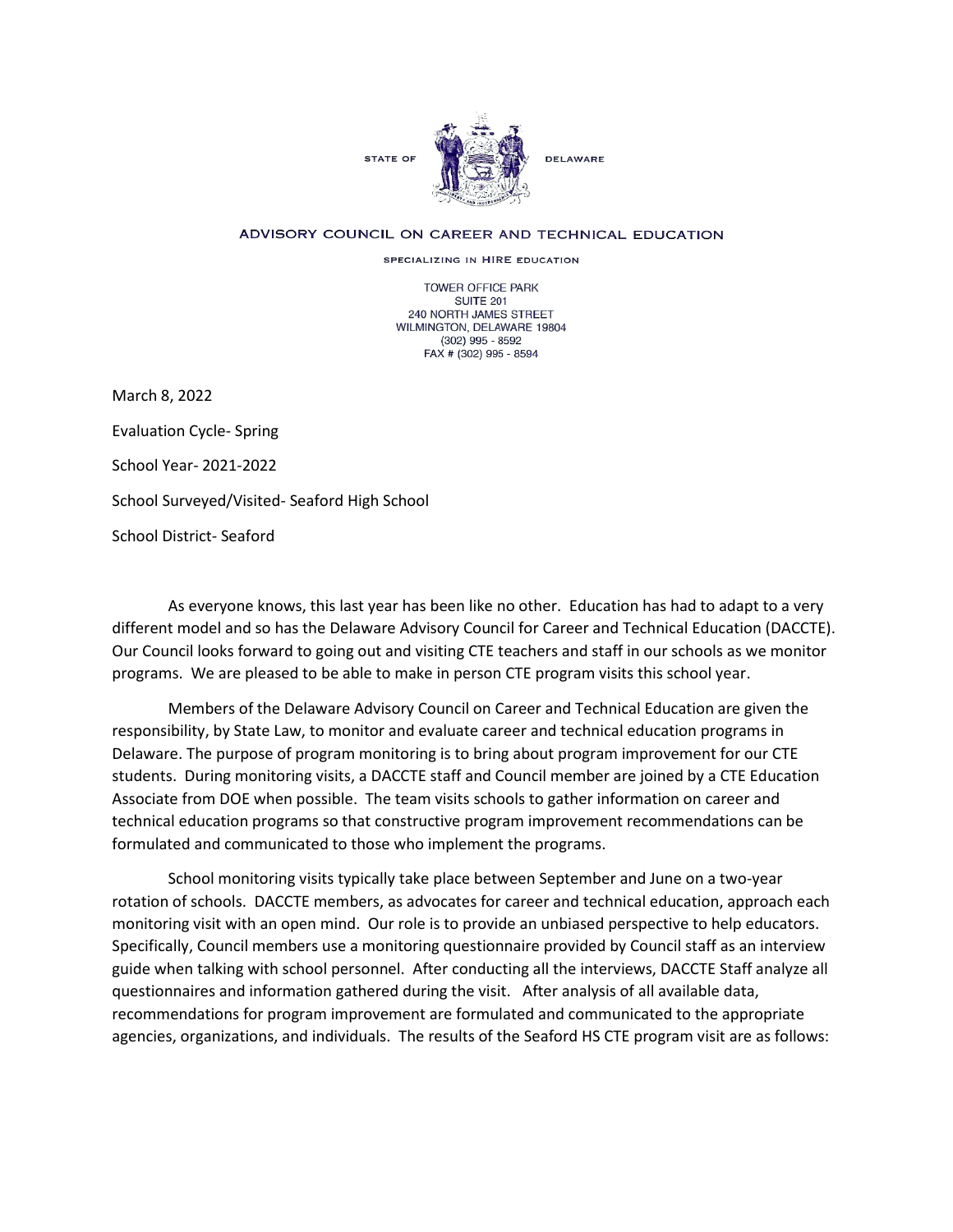• 2 teachers were interviewed, and 5 surveys were completed. 8 unduplicated contacts.

| Survey/Interview<br>Question   | Data shows<br>this area is<br>being met | Data shows<br>this area<br>needs more<br>focus | Data is<br>inconclusive | <b>Notes</b>      |
|--------------------------------|-----------------------------------------|------------------------------------------------|-------------------------|-------------------|
| Pathways have                  |                                         |                                                |                         |                   |
| sequenced courses              |                                         |                                                |                         |                   |
| Pathways are approved          |                                         |                                                |                         |                   |
| through DOE                    |                                         |                                                |                         |                   |
| English, Math, Science,        |                                         |                                                |                         |                   |
| Social Studies Integration     |                                         |                                                |                         |                   |
| into CTE coursework            |                                         |                                                |                         |                   |
| <b>Facilities</b>              |                                         |                                                |                         |                   |
| <b>Instructional Supplies</b>  |                                         |                                                |                         |                   |
| and Materials                  |                                         |                                                |                         |                   |
| <b>Instructional Equipment</b> |                                         |                                                |                         |                   |
| and Technical Support          |                                         |                                                |                         |                   |
| Advisory Committee in          |                                         |                                                |                         |                   |
| place and supporting CTE       |                                         |                                                |                         |                   |
| programs                       |                                         |                                                |                         |                   |
| CTSO available and             |                                         |                                                |                         |                   |
| participating in Local,        |                                         |                                                |                         |                   |
| State, Regional, and           |                                         |                                                |                         |                   |
| <b>National Level</b>          |                                         |                                                |                         |                   |
| <b>Work-Based Learning</b>     |                                         |                                                |                         |                   |
| Opportunities                  |                                         |                                                |                         |                   |
| Pathways prepare               |                                         |                                                |                         |                   |
| students for entry level       |                                         |                                                |                         |                   |
| positions after HS             |                                         |                                                |                         |                   |
| (credentialing, etc.)          |                                         |                                                |                         |                   |
| Career Pathway                 |                                         |                                                |                         |                   |
| <b>Selection Process</b>       |                                         |                                                |                         |                   |
| <b>Education Plans contain</b> |                                         |                                                |                         | Surveys report    |
| Career Pathways                |                                         |                                                |                         | mostly unknown    |
| Programs receive               |                                         |                                                |                         | Most staff report |
| Federal/State funding          |                                         |                                                |                         | unknown funding   |
| (Perkins/509)                  |                                         |                                                |                         | amounts           |
| <b>Budget</b>                  |                                         |                                                |                         |                   |
| Availability/Development       |                                         |                                                |                         |                   |
| 3 Year Budget/Long             |                                         |                                                |                         |                   |
| <b>Terms Planning</b>          |                                         |                                                |                         |                   |
| Demographics of                |                                         |                                                |                         |                   |
| classroom represent            |                                         |                                                |                         |                   |
| demographics of school         |                                         |                                                |                         |                   |